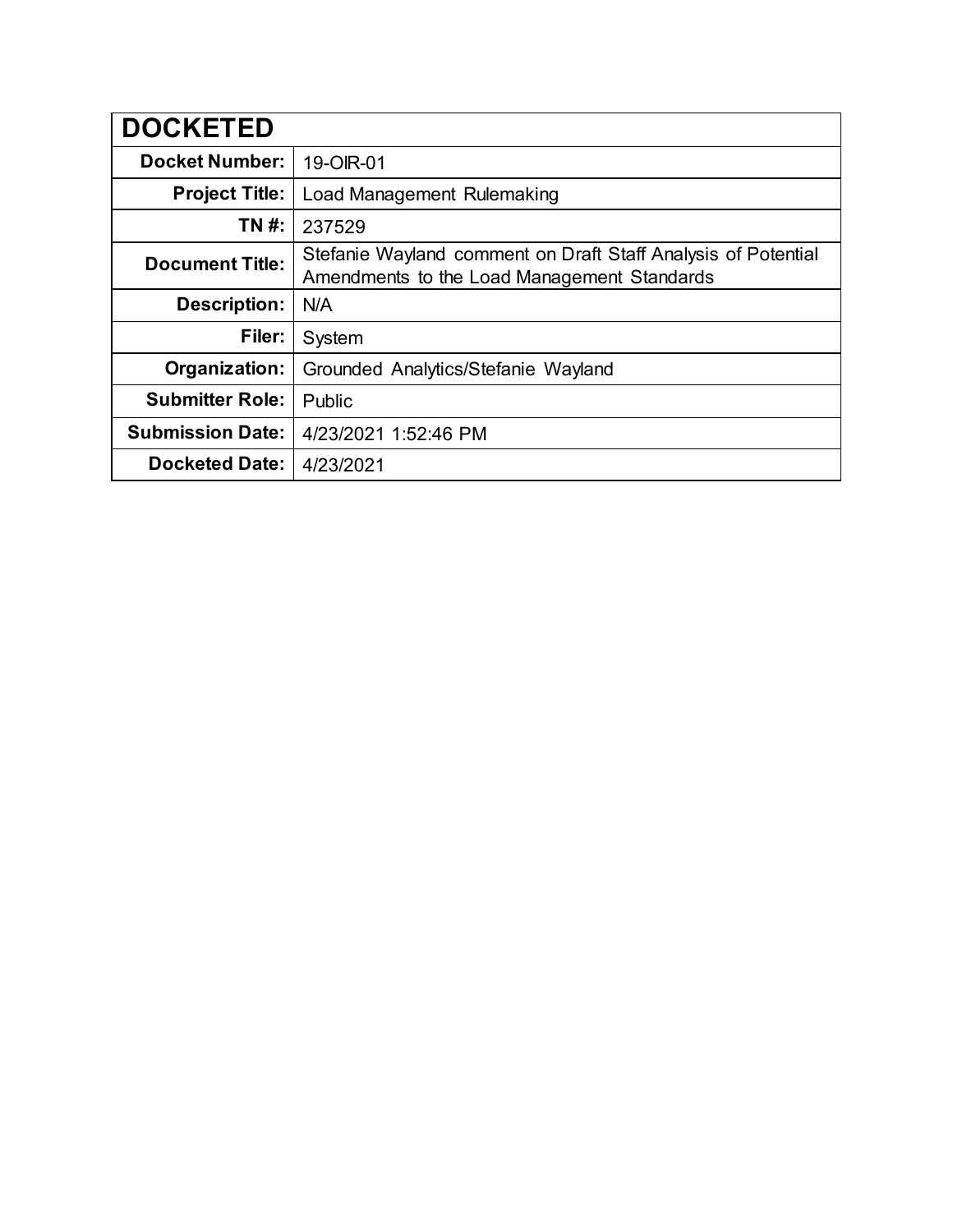Comment Received From: Stefanie Wayland Submitted On: 4/23/2021 Docket Number: 19-OIR-01

# Stefanie Wayland comment on Draft Staff Analysis of Potential Amendments to the Load Management Standards

Additional submitted attachment is included below.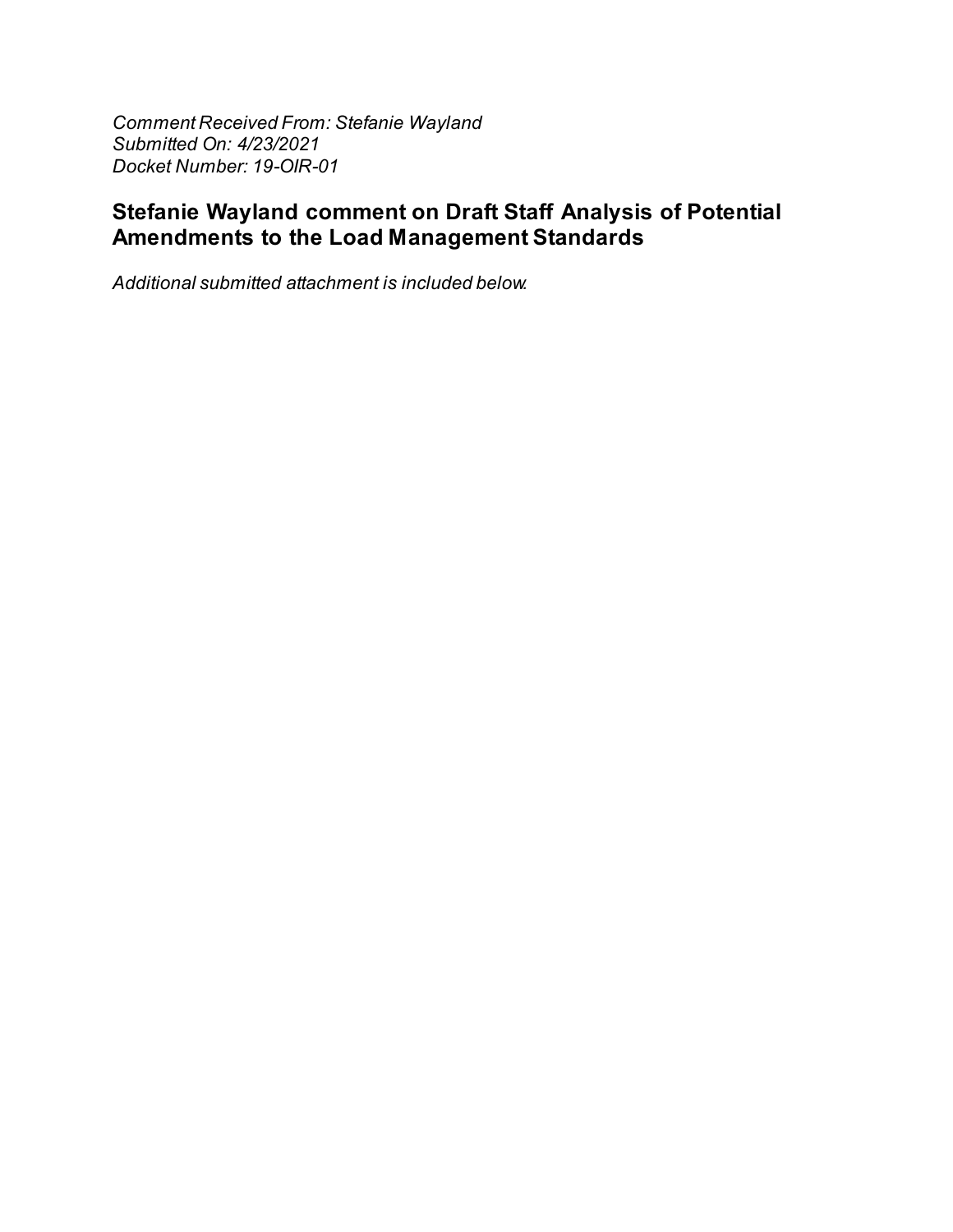

### April 23, 2021

Comments on the California Energy Commission Docket No. 19-OIR-01: April 12, 2021 CEC Staff Proposed Amendments to the Load Management Standards

#### Support

I fully support the adoption of the proposed standards.

I am a researcher who has been performing quantitative analysis for energy efficiency and demand response program evaluation for 15 years. I have seen many programs perform well when participants are given the right kind of incentives. I think these standards are proving good incentives. If the load management standards are combined with appliance load flexibility requirements, especially requirements that appliances should be able to receive price signals (over Wi-Fi or radio), ratepayers would be able to rely on their appliances and homes to adjust energy demand according to price and GHG signals.

### Timing

Please implement these standards as soon as possible, with only absolutely necessary further study. This report and others make it clear that improving load flexibility is necessary for transportation electrification, grid decarbonization and reliability. These standards must be in place to reduce the likelihood of further grid emergencies like the ones we experienced in summer 2020. Decarbonization especially, must be complete in the next few years to prevent the most serious repercussions of climate change.

### Equity

This gives residential and small business electricity customers a chance to participate and share the benefit of shifting and reducing load during peak-periods. To ensure that all customers are able to benefit, please make sure that low-income households, and households without Wi-Fi can access the benefit of these rates by publicly providing the rate signal both over the internet and as e.g. a radio broadcast. While much of the load shift capacity may come from commercial, and industry that are likely internet connected, Agriculture and water pumping may not be internet connected and would benefit from the same signal. This will benefit everyone by including many more customers who are able to shift or reduce load during high price and/or high emissions periods.

### MIDAS database and API

It's great! I especially support the inclusion of GHG emissions estimates. It will be a valuable source of information to researchers like me who have spent hours reading rate descriptions to dig out prices one rate at a time. Some possible improvements are including day-ahead and week-ahead forecasts to the current set of time-series and provide API endpoints to access them.